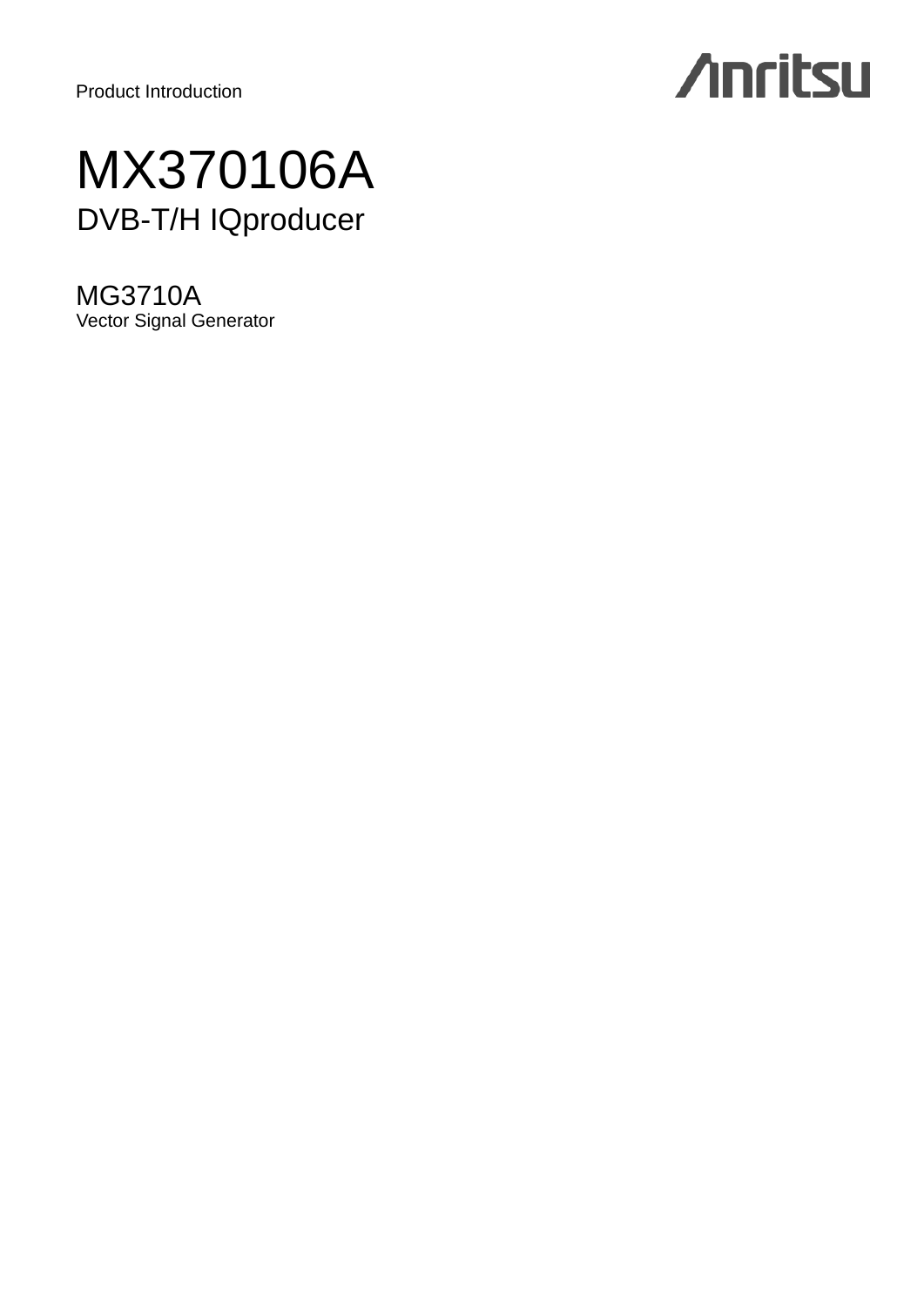**MG3710A Vector Signal Generator**

# **MX370106A DVB-T/H IQproducer Product Introduction**



## **MG3710A Vector Signal Generator**

## **Version 1.00**

## **ANRITSU CORPORATION**

Discover What's Possible™

Slide 1

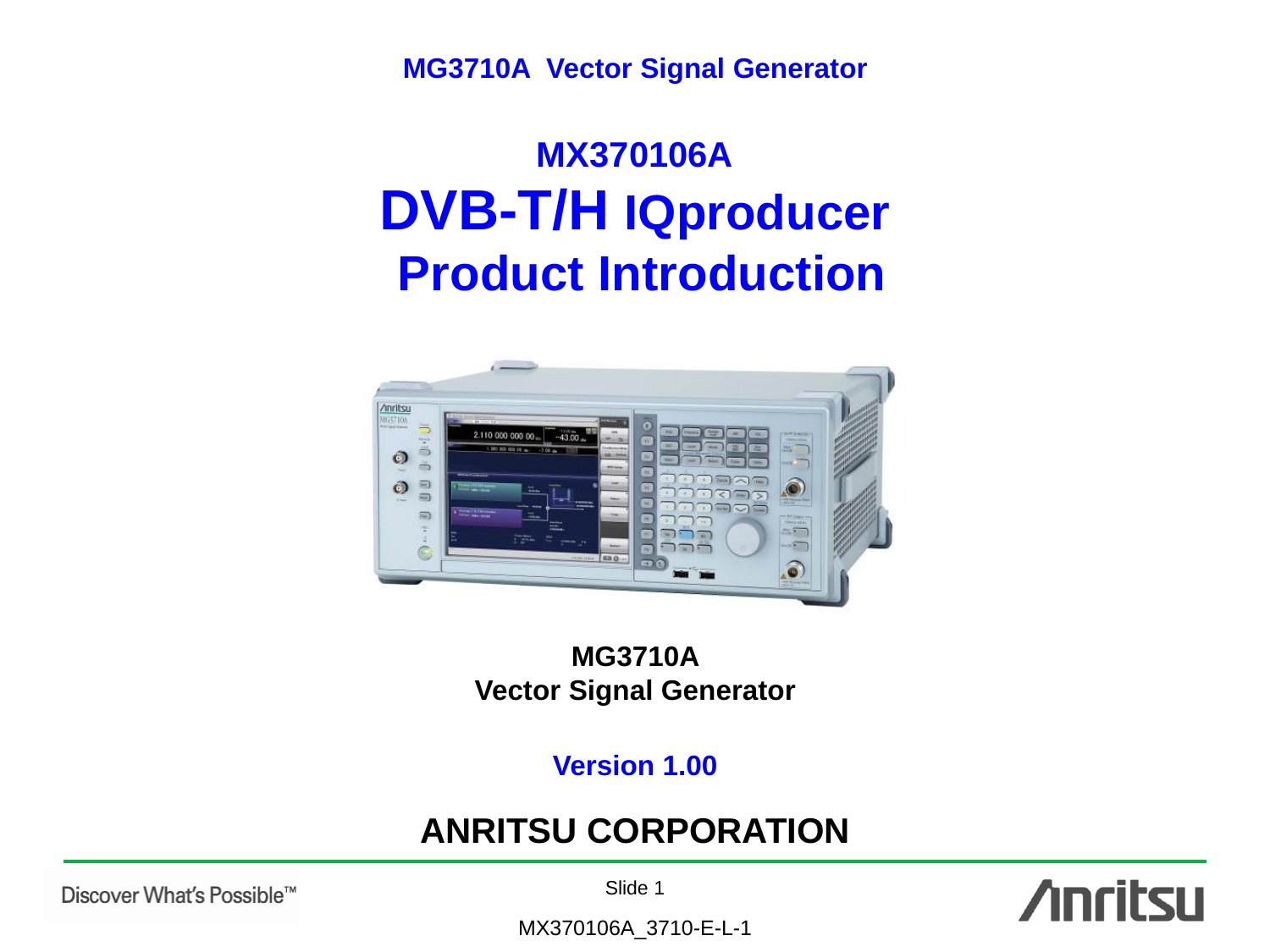The MX370106A DVB-T/H IQproducer is PC software meeting the ETSI EN 300 744 V1.5.1 2004-11 Physical Layer standard.

It runs under Windows installed in the MG3710A, MS2690A/91A/92A-020 and MS2830A-020/021 and outputs modulation signals by selecting generated waveform patterns. A license is required for the main frame to output signals.



- **- Generating waveform patterns using DVB-T/H IQproducer => The main frame requires a license.** The unlicensed software will run on the PC to test waveform pattern generation but an unlicensed SG cannot output signals because it does not recognize the waveform patterns.
- **- Generating waveform patterns using EDA Tools (C, MATLAB, Microwave Office) => Free license**

**• MATLAB® is a registered trademark of The MathWorks, Inc.**

**• Windows® is a registered trademark of Microsoft Corporation in the USA and other countries.**



Discover What's Possible™

Slide 2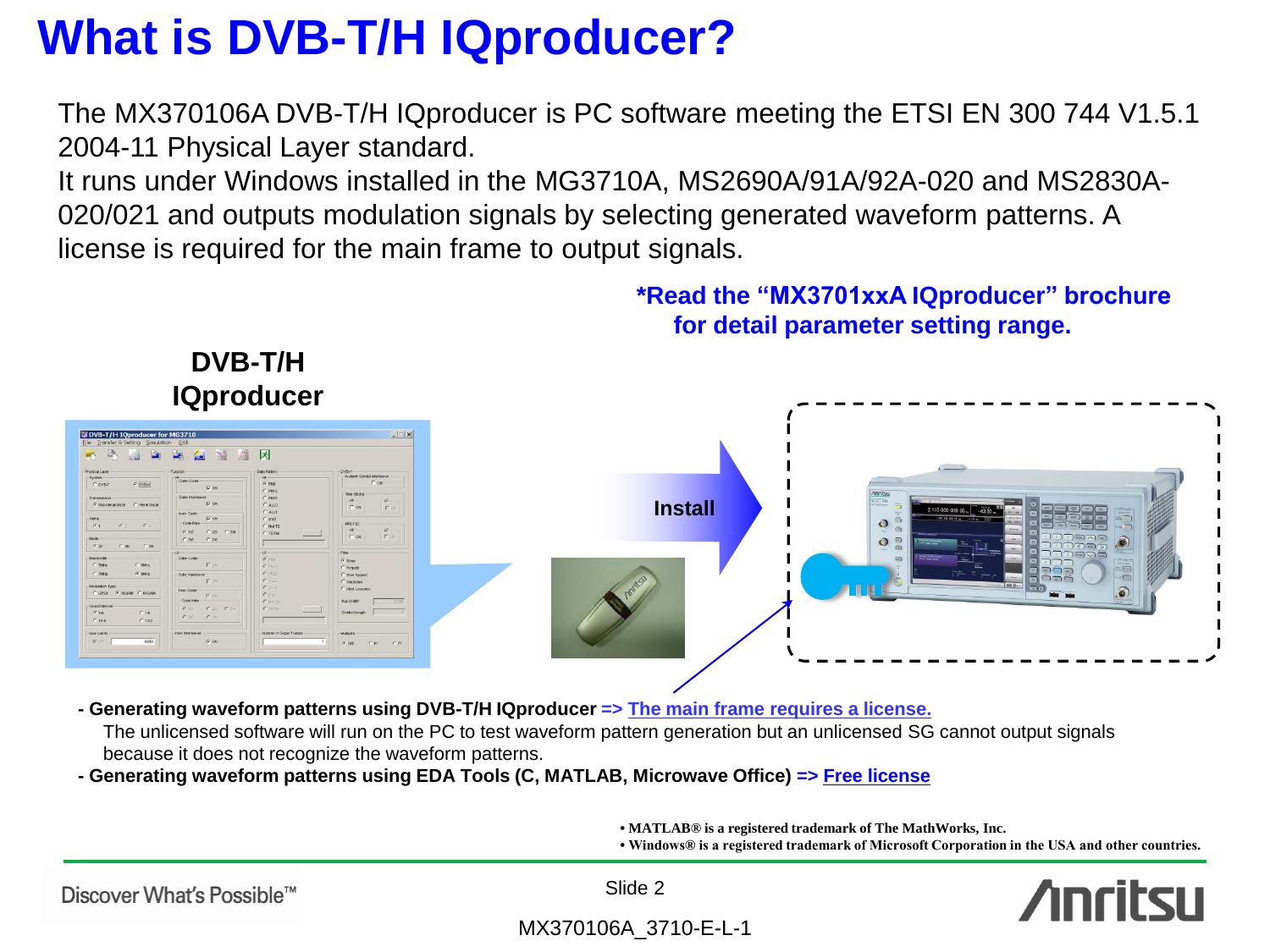# **[Parameter Setting Items Outline]**

- **System: DVB-T, DVB-H**
- **Physical Layer: Transmission, Mode, Subcarrier Number, Bandwidth, Modulation Type and Guard Interval**
- **Function: Outer Coder, Outer Interleaver, Inner Coder, Code Rate, Inner Interleaver**
- **Data Pattern: When TS File is selected, any MPEG-2TS file (multiplexed audio/video binary data) can be loaded to generate a waveform pattern for monitoring.**
- **DVB-H: In-depth Symbol Interleaver, Time Slicing, MPE-FEC**
- **Filter**
- **Multipath**

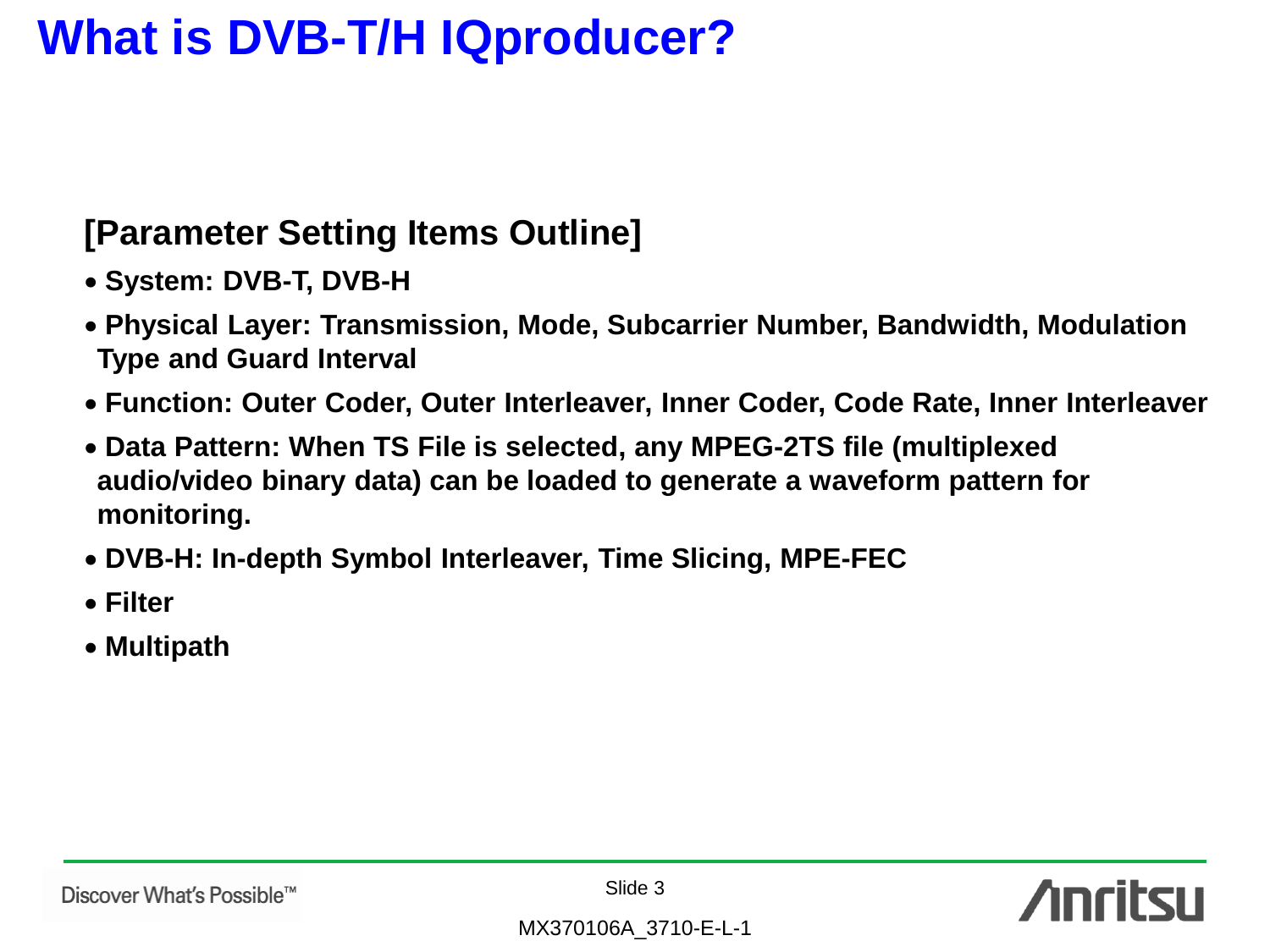This software processes the DVB-T/H Physical Layer as shown below. Outer Coder, Outer Interleaver, Inner Coder, Inner When all of Outer Coder, Outer Interleaver, Inner Coder, and Inner Interleaver are turned on and the data selected by Data Pattern is input to the MPEG-TS part.

When each block is turned off, all blocks on the front side are turned off. The data selected by Data Pattern is inserted by skipping off blocks.



Discover What's Possible™

Slide 4

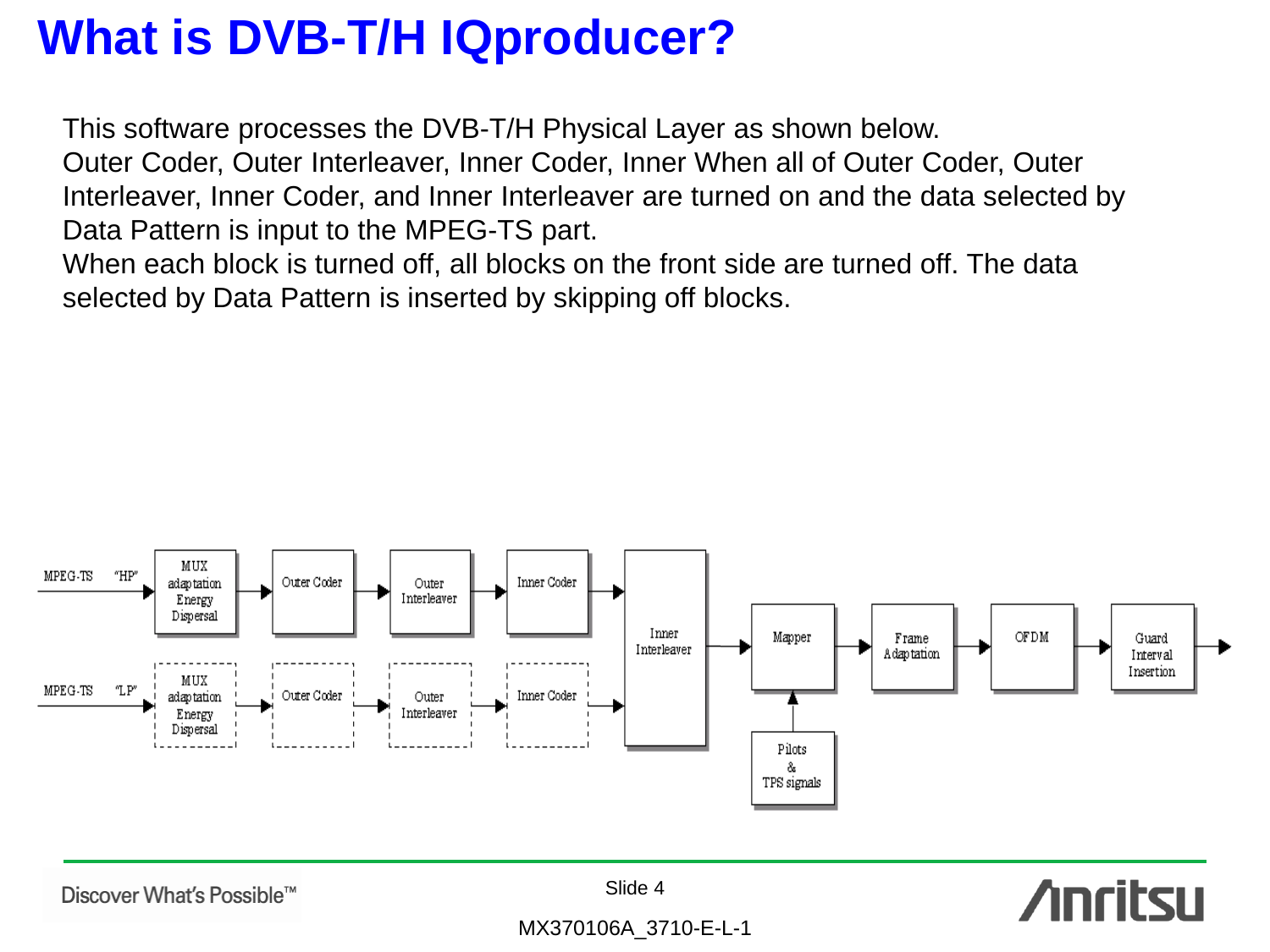The MG3710A Vector Signal Generator outputs the DVB-T/H signal by using the waveform pattern generated by the MX370106A.

The MG3710A is used as a reference signal source for device Tx requirement tests and equipment Rx requirement tests.



Discover What's Possible™

Slide 5

# **Anritsu**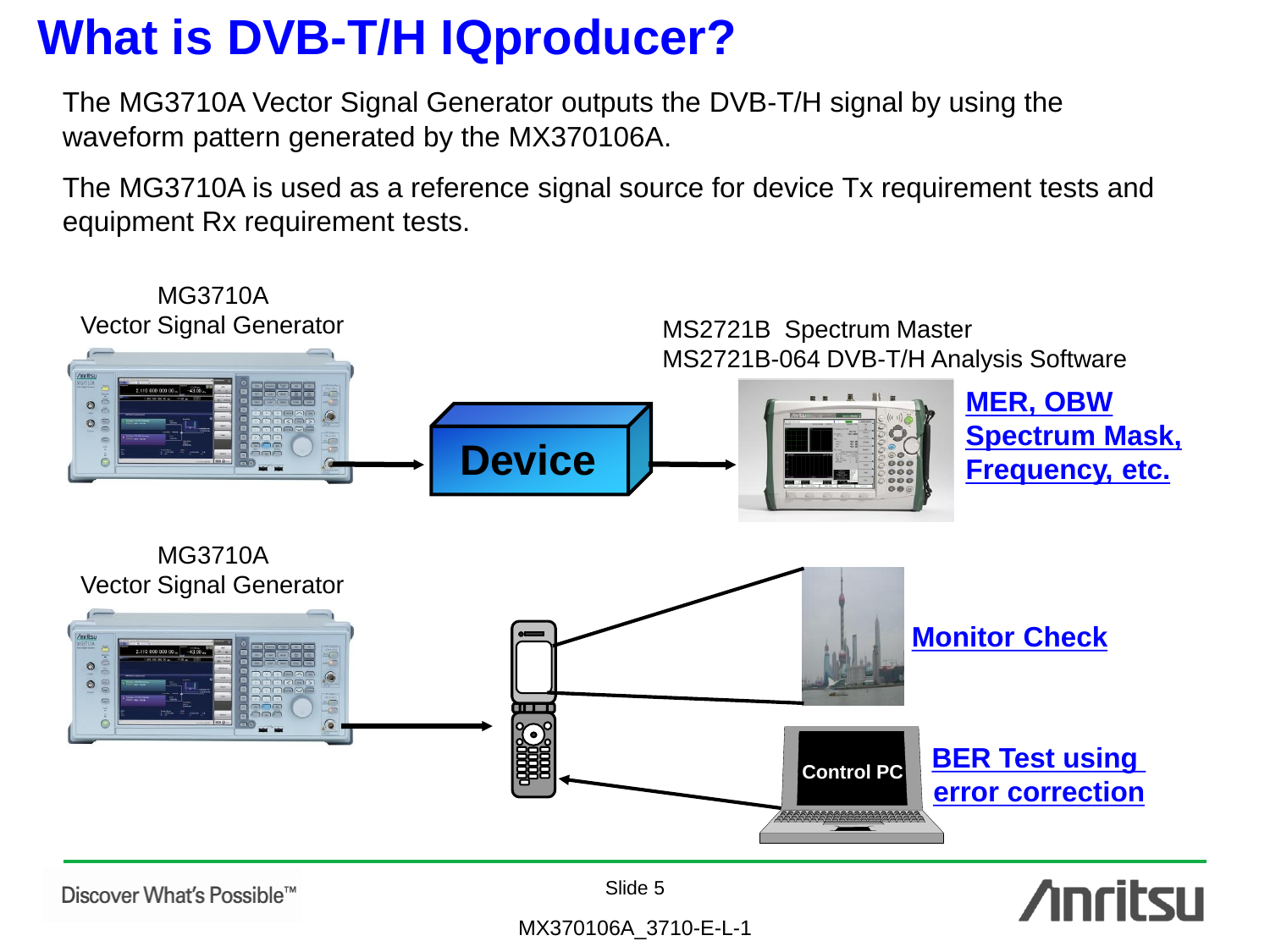# **DVB-T/H Rx Requirement Tests**

The ETSI TR 101 290 DVB measurement guidelines for Rx tests are as follows:

| <b>Clause</b> | <b>Items</b>                                                    | <b>Outline</b>                                                                                                                                                                                                                                                                |           | <b>MG3710A</b>                                                                                      |  |
|---------------|-----------------------------------------------------------------|-------------------------------------------------------------------------------------------------------------------------------------------------------------------------------------------------------------------------------------------------------------------------------|-----------|-----------------------------------------------------------------------------------------------------|--|
| 9.14          | BER vs. C/N ratio<br>by variation of<br>Gaussian noise<br>power | This measurement can be used to compare<br>the performance of a receiver with theory or<br>with other receivers.<br>- PRBS23<br>- Gaussian noise (AWGN)                                                                                                                       |           | - PRBS23 cannot be used.<br>- Two signals (wanted signal and<br>AWGN) can be output by one<br>unit. |  |
| 9.15          | (inner) decoder                                                 | BER before Viterbi   This measurement gives an in-service<br>indication of the un-coded performance of the<br>transmitter, channel and receiver.<br>- BER Measurement before Viterbi decoding<br>- The measurement should be based on at<br>least several hundred bit errors. | OK.       |                                                                                                     |  |
| 9.16          | <b>BER before RS</b><br>(outer) decoder                         | The BER is the primary parameter that<br>describes the quality of the digital<br>transmission link.                                                                                                                                                                           |           |                                                                                                     |  |
| 9.16.1        | Out of Service                                                  | - Null TS packet (4bytes: 0x47, 0x1F, 0xFF,<br>0x10. followed by 184 bytes: 0x00)                                                                                                                                                                                             | lOK.      | - Null TS can be selected with<br>Data Pattern.                                                     |  |
| 9.16.2        | In Service                                                      | - Compare the bit pattern of TS packet before<br>and after RS decoding.<br>- BER < 1e-3                                                                                                                                                                                       | <b>OK</b> |                                                                                                     |  |

## **Merits of MG3710A + MX370106A!**

◆ One MG3710A unit outputs both wanted and interference signals. **Slide 7** 

Discover What's Possible™

Slide 6

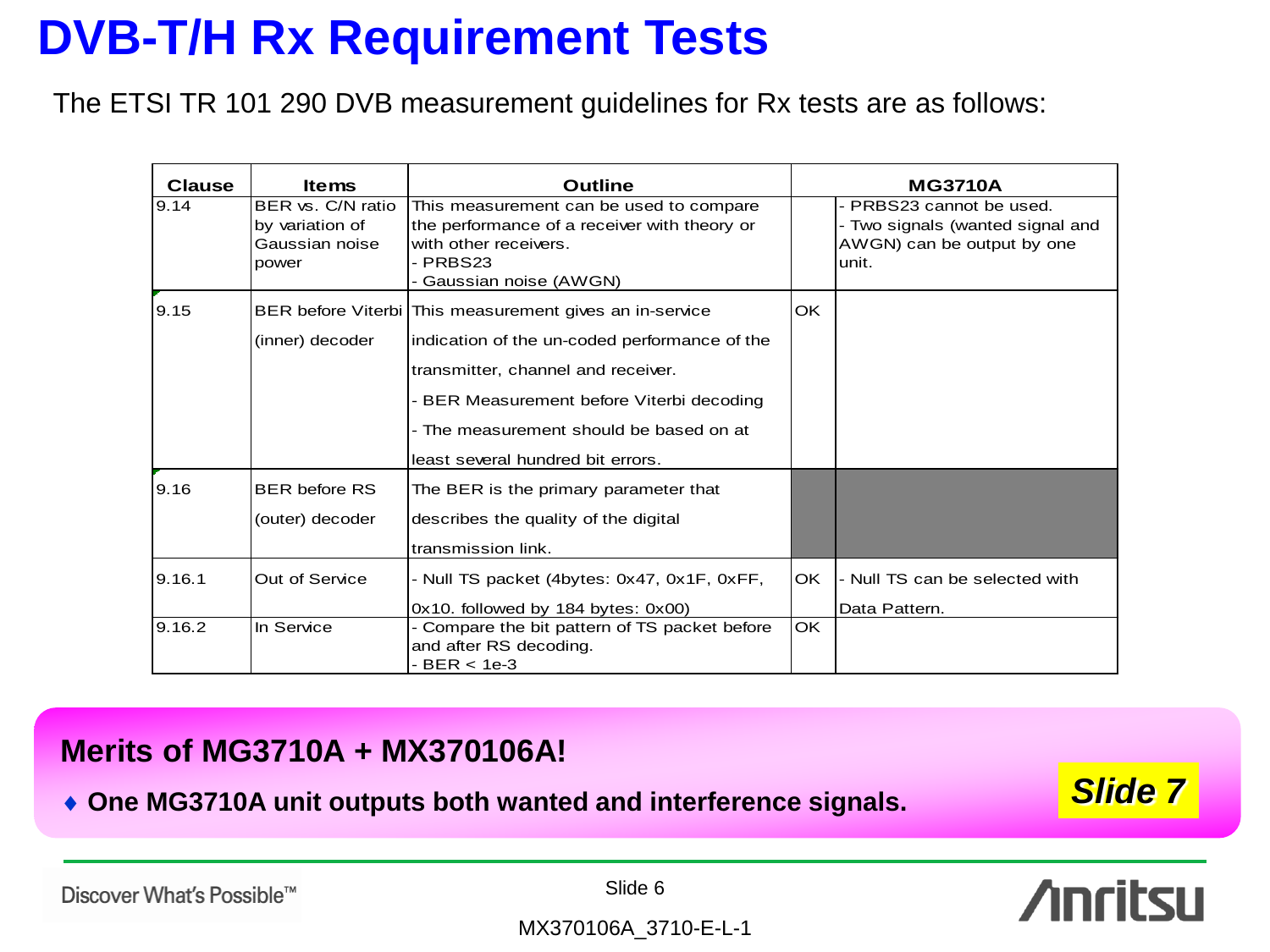# **[Merit] Wanted signal + Interference signal**

## **Combination of Baseband Signal <Opt.048/078>**

The MG3710A contains two built-in arbitrary waveform memories (A and B) each of which can save one waveform pattern. The MG3710A outputs a signal from one memory or a combined signal from both memories.



**MG3710A Setting Screen Example**



**Anritsu** 

Discover What's Possible™

Slide 7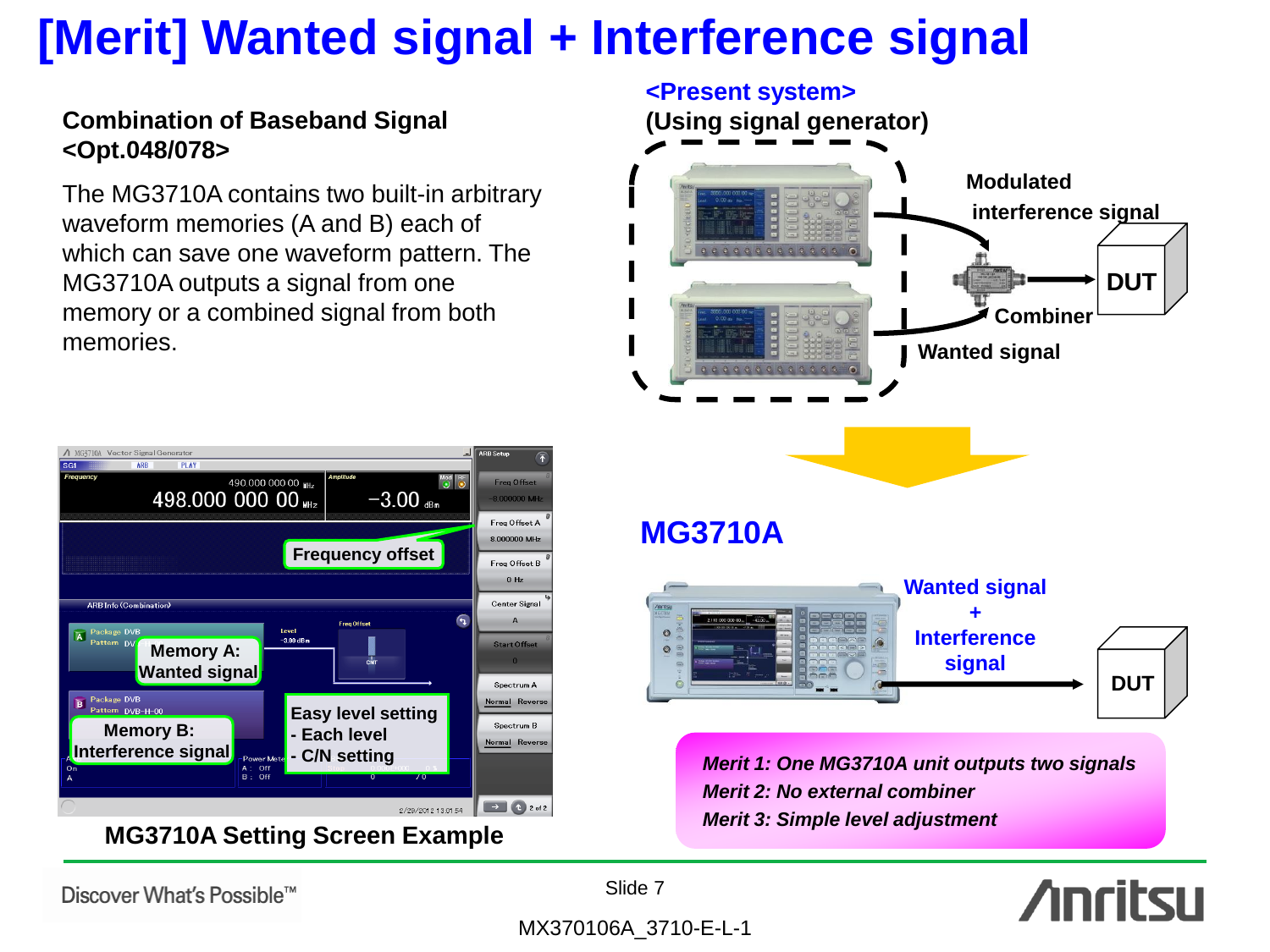# **[Merit] MG3710A MER Performance**



*\*The figure shows one measurement sample—not a guaranteed value.* 

Slide 8

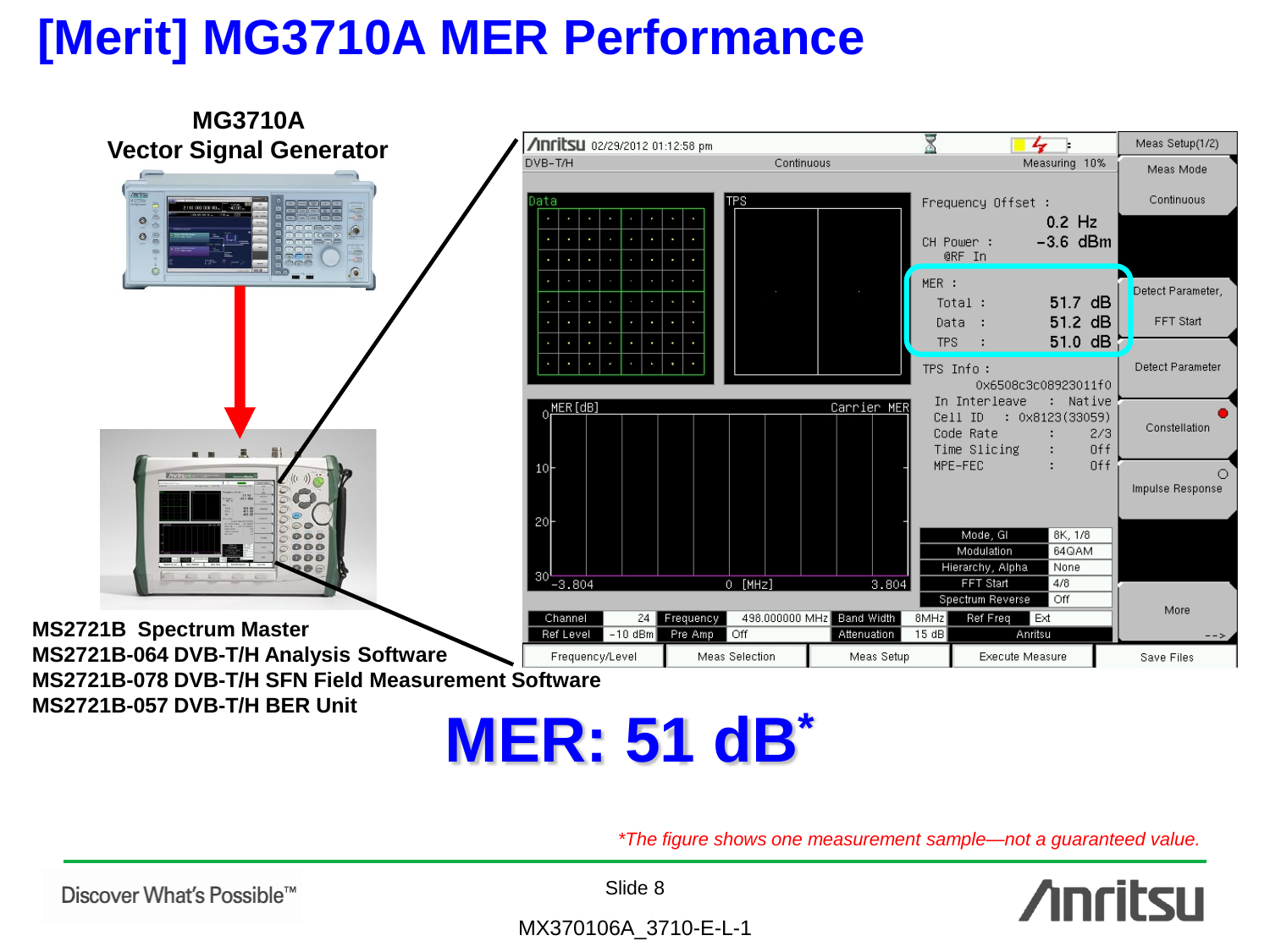# **Main Screen**

When DVB-T/H is selected, the Main screen displays all setting parameters. Selecting the buttons on this one screen sets all the parameters.

| DVB-T/H IQproducer for MG3710<br>Transfer & Setting Simulation<br>File                                                                                                                                                                                                                                                                                                                                                               | Edit                                                                                                                                                                                                                                                                                                                                                                                                                                                 |                                                                                                                                                                                                                                                               | $  \mathbf{X}$                                                                                                                                                                                                                                                                                                                                                           |                                                                                                                                                        |
|--------------------------------------------------------------------------------------------------------------------------------------------------------------------------------------------------------------------------------------------------------------------------------------------------------------------------------------------------------------------------------------------------------------------------------------|------------------------------------------------------------------------------------------------------------------------------------------------------------------------------------------------------------------------------------------------------------------------------------------------------------------------------------------------------------------------------------------------------------------------------------------------------|---------------------------------------------------------------------------------------------------------------------------------------------------------------------------------------------------------------------------------------------------------------|--------------------------------------------------------------------------------------------------------------------------------------------------------------------------------------------------------------------------------------------------------------------------------------------------------------------------------------------------------------------------|--------------------------------------------------------------------------------------------------------------------------------------------------------|
| $\Delta$<br>Physical Layer<br>-System<br>$O$ DVB-H<br>C DVB-T<br>- Transmission<br>C Non-hierarchical<br>C Hierarchica<br>Alpha<br>G <sub>1</sub><br>C <sub>2</sub><br>$C_4$<br>Mode<br>62K<br>C.4K<br>C.8K<br>Bandwidth<br>$C$ 5MHz<br>$C$ 6MHz<br>$G$ 8MHz<br>C 7MHz<br>Modulation Type<br>C QPSK 6 16QAM C 64QAM<br>-Guard Interval<br>$G$ 1/4<br>C <sub>1/8</sub><br>$C$ 1/32<br>$C$ 1/16<br>User Cell ID<br>$\nabla$ ON<br>0000 | $\mathcal{R}_{0}$<br>$\frac{M}{L}$<br>$\bigcap$<br>ALL <sub>1</sub><br>Function<br>Outer Coder<br>$\nabla$ ON<br>-Outer Interleaver<br>$\nabla$ ON<br>-Inner Coder<br>$\nabla$ ON<br>Code Rate<br>$G = 1/2$<br>C2B<br>$C$ 3/4<br>$C$ 5/6<br>$C$ 7/8<br>Outer Coder<br>$\Gamma$ on<br>Outer Interleaver<br>$\Gamma$ ON<br>Inner Coder<br>$\Gamma$ ON<br>-Code Rate<br>$G = 1/2$<br>C2B<br>$C$ 3/4<br>C.5/6<br>C78<br>Inner Interleaver<br>$\nabla$ ON | 冈<br>Data Pattern<br><b>HP</b><br>$C$ PN9<br>C PN15<br>$C$ PN23<br>C ALLO<br>$C$ ALL1<br>$C$ 0101<br>C Null TS<br>C TS File<br>LP-<br>$C$ PNS<br>$C$ PN15<br>$C$ PN23<br>$C$ ALLO<br>C ALL1<br>$C$ 0101<br>C Null TS<br>$C$ TS File<br>Number of Super Frames | DVB-H<br>In-depth Symbol Interleaver<br>$\Gamma$ ON<br>Time Slicing<br>LP<br>HP<br>$\Gamma$ ON<br>$\Gamma$ on<br>MPE-FEC<br>$LP -$<br>HP<br>$\Gamma$ on<br>$\Gamma$ ON<br>Filter<br>$\sqrt{\bullet}$ None<br>C Nyquist<br>Root Nyquist<br><b>C</b> Gaussian<br>C Ideal Lowpass<br>Roll Off/BT<br>0.100<br>Symbol Length<br>Multipath<br>1<br>$G$ OFF<br>$C$ P1<br>$C$ F1 | DVB-H:<br>- In-depth Symbol Interleaver<br>- Time Slicing<br>- MPE-FEC<br>Filter:<br>Multipath:                                                        |
| Physical Layer:<br>System, Transmission,<br>Mode, Subcarrier Number,<br>Bandwidth, Modulation Type<br>and Guard Interval                                                                                                                                                                                                                                                                                                             | Function:<br>- Outer Coder<br>- Inner Coder<br>- Code Rate                                                                                                                                                                                                                                                                                                                                                                                           | - Outer Interleaver<br>- Inner Interleaver                                                                                                                                                                                                                    | Data Pattern:                                                                                                                                                                                                                                                                                                                                                            | When "TS File" is selected, any MPEG-2TS file<br>(multiplexed audio/video binary data) can be loaded<br>to generate a waveform pattern for monitoring. |
| Discover What's Possible™                                                                                                                                                                                                                                                                                                                                                                                                            |                                                                                                                                                                                                                                                                                                                                                                                                                                                      |                                                                                                                                                                                                                                                               | Slide 9                                                                                                                                                                                                                                                                                                                                                                  | ncitcı                                                                                                                                                 |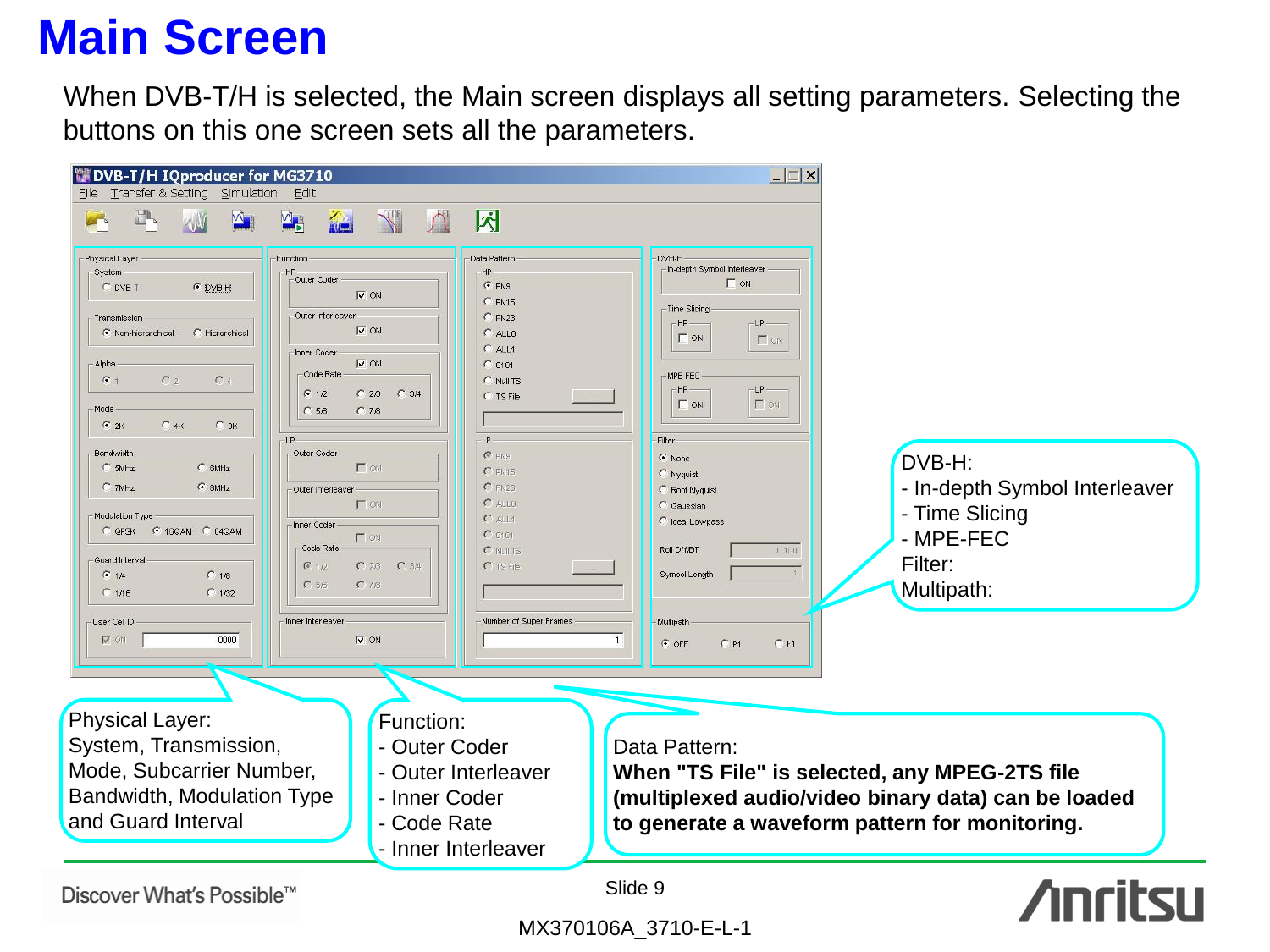# **Data Pattern**

When TS File is selected, a created TS (Transport Stream: multiplexed audio/video binary data) file can be loaded.

By using this movie file, the integrated operation check from antenna reception to image playback can be monitored.

## **[TS Data]**

TS data consists of two or more packets (1 packet  $= 188$  bytes). The first byte of each packet is the Sync Byte and is always 47 (hexadecimal). If a TS file not meeting this requirement is selected, an error message is displayed when the [Calculation] button is clicked.





**Anritsu** 

Discover What's Possible™

Slide 10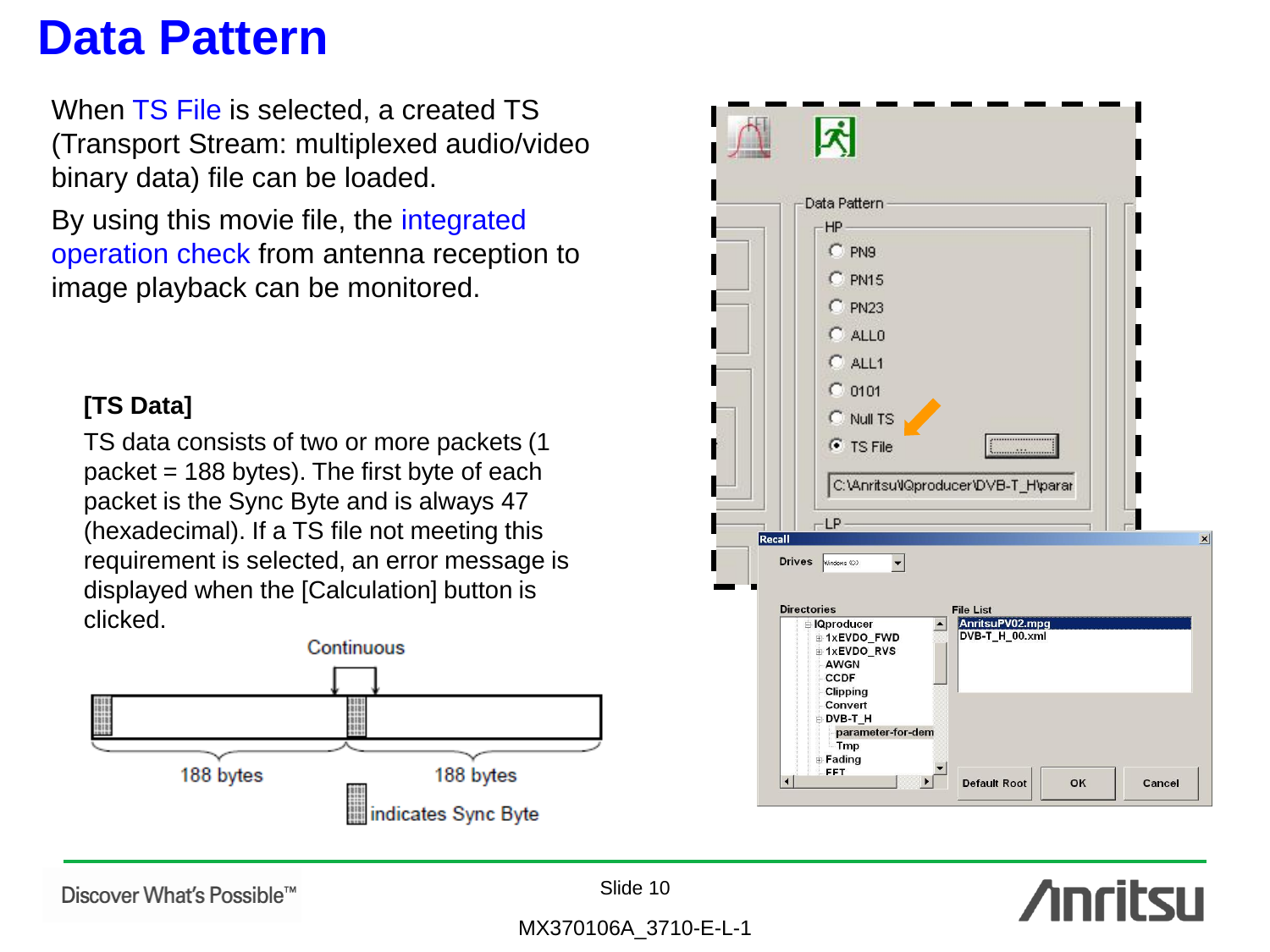# **Number of Super Frames**

The setting range of Number of Super Frames changes with the MG3710A Mode setting and installed memory option as shown on the right.

The data selected by Data Pattern is truncated at the end of the last super frame set here. The data processing changes with size of TS File and setting of number of super frames when TS File is selected by Data Pattern (see figure below).



| <b>Select Option</b>                              | <b>Mode</b>   | <b>Maximum Number of</b><br><b>Super Frames</b> |
|---------------------------------------------------|---------------|-------------------------------------------------|
|                                                   | $2\mathrm{K}$ | 48                                              |
| Memory 64M samples                                | 4K            | 24                                              |
|                                                   | 8К            | 12                                              |
|                                                   | $2\mathrm{K}$ | 96                                              |
| Memory 64M samples x2<br>(With Option 48,78)      | 4K            | 48                                              |
|                                                   | 8K            | 24                                              |
|                                                   | $2\mathrm{K}$ | 192                                             |
| Memory 256M samples                               | 4K            | 96                                              |
|                                                   | 8K            | 48                                              |
|                                                   | $2\mathrm{K}$ | 385                                             |
| Memory $256M$ samples $x2$<br>(With Option 48,78) | 4Κ            | 192                                             |
|                                                   | 8K            | 96                                              |
|                                                   | 2K            | 385                                             |
| Memory 1024M samples                              | 4K            | 192                                             |
|                                                   | 8K            | 96                                              |
|                                                   | $2\mathrm{K}$ | 385                                             |
| Memory $1024M$ samples $x2$                       | 4Κ            | 192                                             |
| (With Option 48,78)                               | 8K            | 96                                              |

Size of TS File (x bytes) > Setting of number of super frames (n \* y bytes)

- The TS file data is discontinued on the way.

Size of TS File (x bytes)

- < Setting of number of super frames (n \* y bytes)
- The same TS File data is repeated from the head.



Slide 11

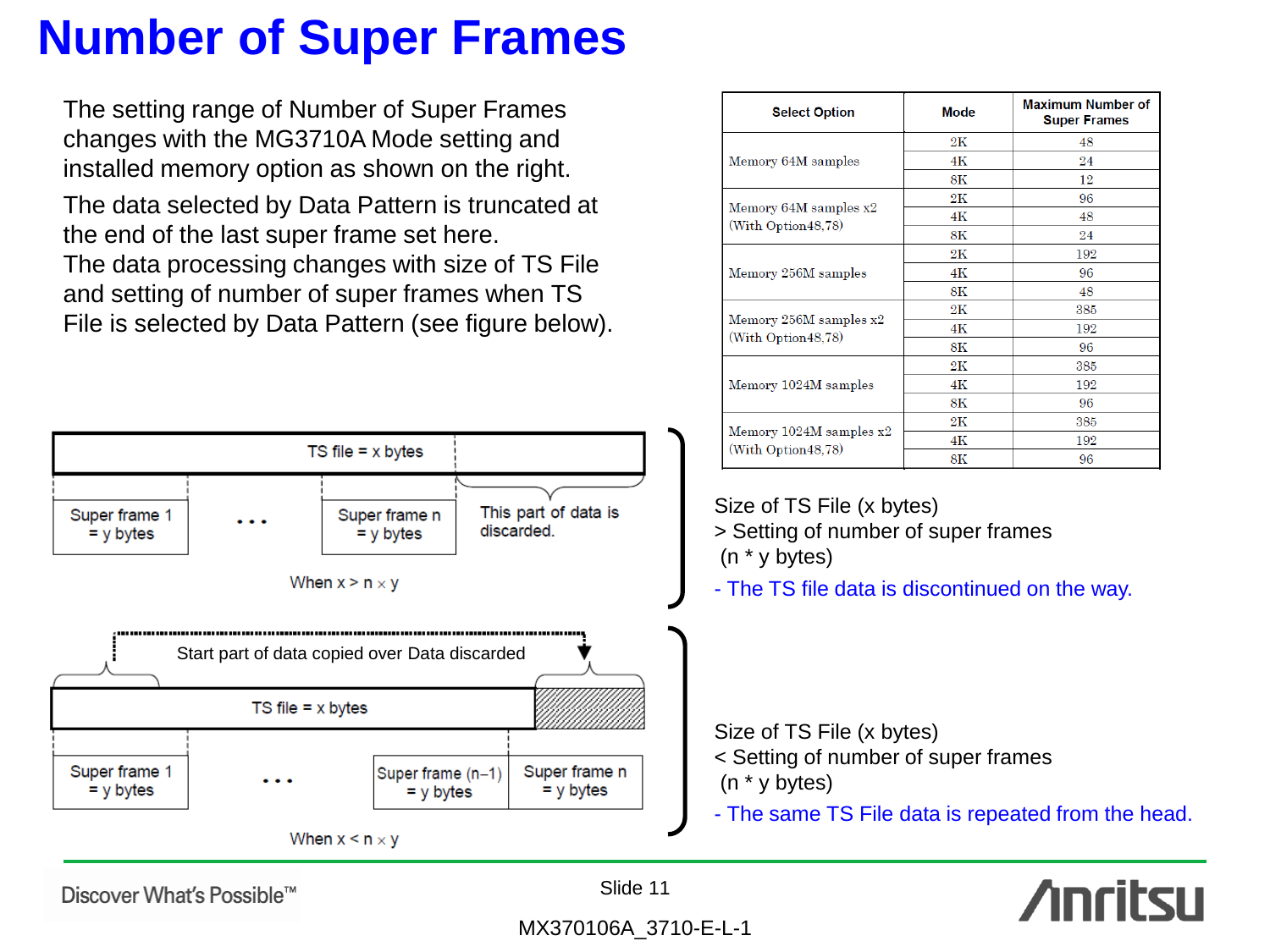# **Generating Waveform: Calculation**

Click the [Calculation] icon to start creation of the waveform pattern after setting the parameters.





**Calculation:**

**Generates a waveform pattern after parameters are set. /Calculation/**

**Calculation & Load:**

**After waveform generation is finished, the created waveform pattern is loaded into the MG3710A waveform memory.**

**/Calculation/ > /Load/**

**Calculation & Play:**

**After waveform generation is finished, the created waveform pattern is loaded and selected at the MG3710A waveform memory.**

**/Calculation/ > /Load/ > /Select/**

Discover What's Possible™

Slide 12

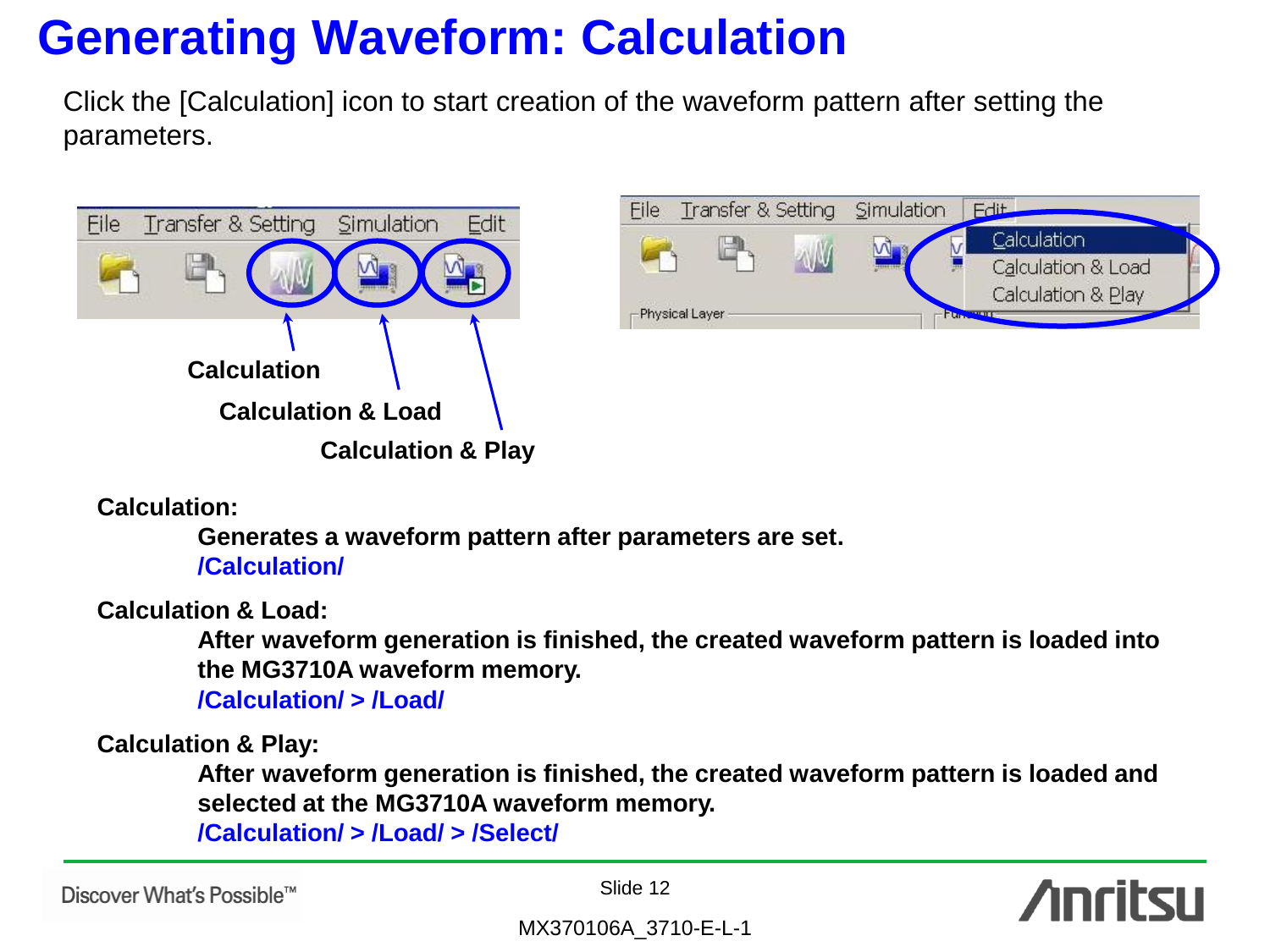# **Generating Waveform: Calculation**

Click the [Calculation] icon to start creation of the waveform pattern after setting the parameters.



Slide 13

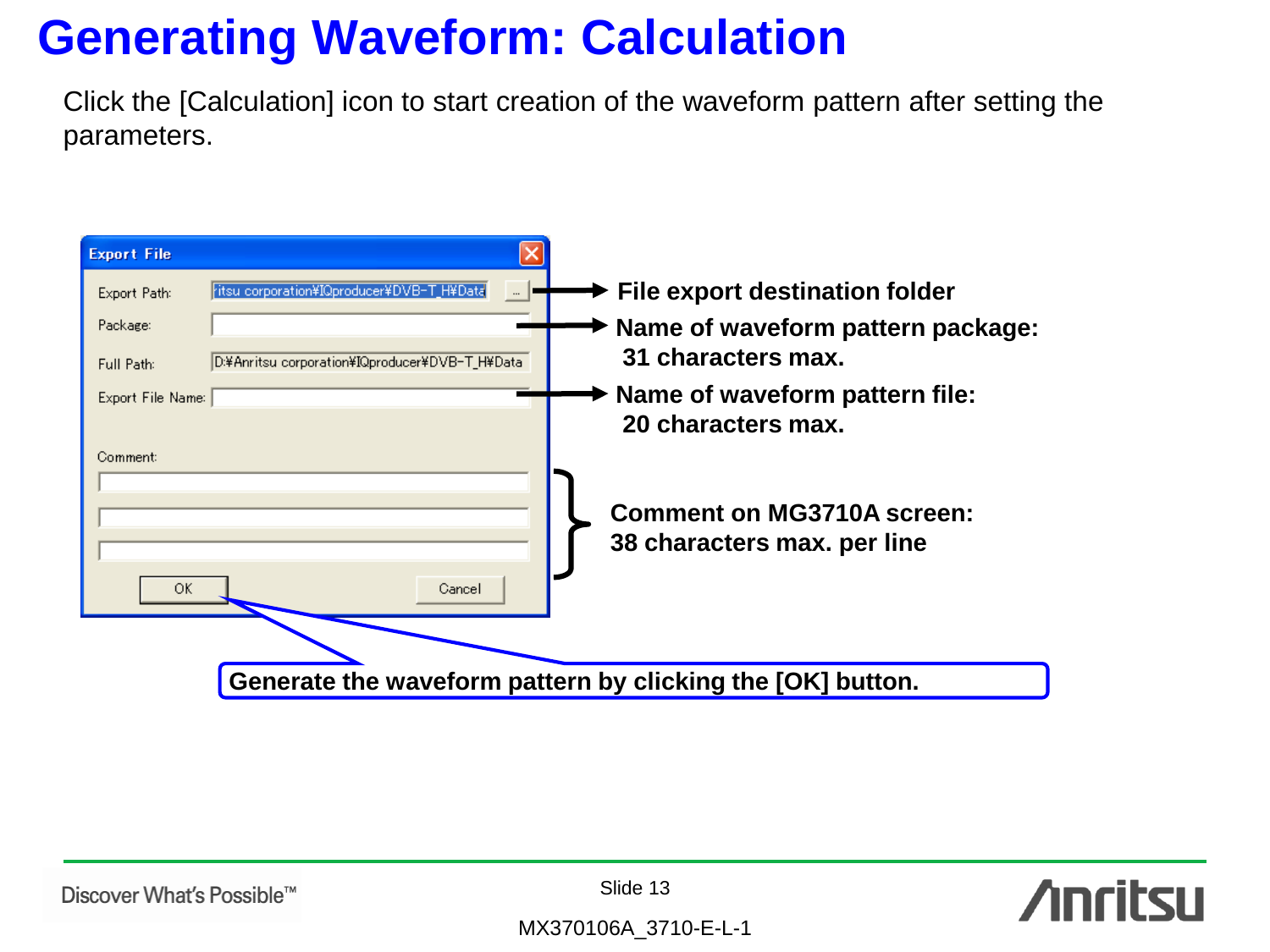# **File size of waveform patterns**

The presence/absence of the ARB Memory Expansion (option) and Baseband Signal Combination Function (option) is selected. Selecting the ARB Memory Expansion (option) and the Baseband Signal Combination Function (option) generates a bigger waveform pattern, while selecting the Baseband Signal Combination Function (option) generates a waveform pattern. If an uninstalled option is selected, sometimes the created waveform pattern may not be usable. Set the combination of installed options based on the following setting items.

| <b>Items</b>                    | <b>Combinations of Options</b>                           | The r                    |
|---------------------------------|----------------------------------------------------------|--------------------------|
| Memory 64M samples              | None                                                     | for ea                   |
| Memory 64M samples $\times 2$   | Option48<br>and<br>Option 78                             |                          |
| Memory 256M samples             | Option45<br>or<br>Option 75                              | Memor<br>Memor           |
| Memory 256M samples $\times$ 2  | Option 45 and Option 48<br>or<br>Option 75 and Option 78 | Option<br>Memor          |
| Memory 1024M samples            | Option46<br>or<br>Option 76                              | Memor<br>Option          |
| Memory 1024M samples $\times$ 2 | Option 46 and Option 48<br>or<br>Option 76 and Option 78 | Memor<br>Memor<br>Option |

maximum size of the generated waveform pattern ach of the setting items is shown below.

|          | <b>Items</b>                                            | <b>Maximum Size</b> |
|----------|---------------------------------------------------------|---------------------|
|          | Memory 64M samples                                      | 64M samples         |
| 48       | Memory 64M samples $\times$ 2 (With<br>Option 48, 78)   | 128M samples        |
| 78       | Memory 256M samples                                     | 256M samples        |
|          | Memory 256M samples $\times$ 2 (With<br>Option 48, 78)  | 512M samples        |
|          | Memory 1024M samples                                    | 512M samples        |
| 48<br>78 | Memory 1024M samples $\times$ 2 (With<br>Option 48, 78) | 512M samples        |

Discover What's Possible™

Slide 14